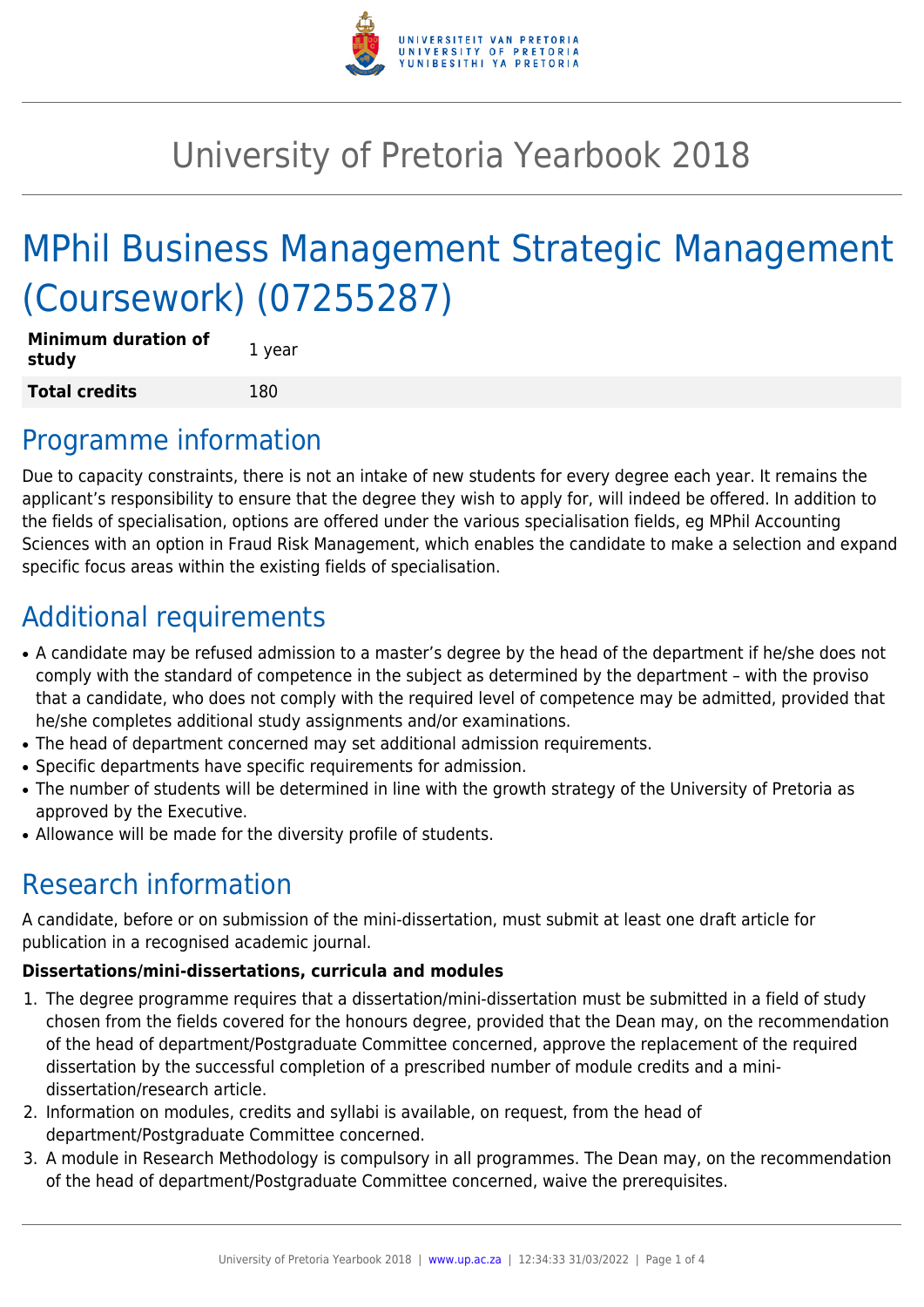

4. Sufficient number of bound copies of the dissertation/mini-dissertation must be submitted to the Head: Student Administration for examination, after permission is granted by the supervisor.

## **Article for publication**

A dean may require, before or on submission of a dissertation/mini-dissertation, the submission of a draft article for publication to the supervisor. The draft article should be based on the research that the student has conducted for the dissertation/mini-dissertation and be approved by the supervisor concerned. The supervisor should then have the opportunity to take the paper through all the processes of revision and resubmission as may be necessary and/or appropriate in order to achieve publication.

## **Submission of dissertation/mini-dissertation**

A dissertation/mini-dissertation is submitted to the Head: Student Administration/Departmental Postgraduate Office, before the closing date for the various graduation ceremonies as announced annually.

For examination purposes, a student must, in consultation with the supervisor, submit a sufficient number of bound copies and/or e-copies of the dissertation/mini-dissertation, printed on good quality paper and of good letter quality, to the Head: Student Administration/Departmental Postgraduate Office. Permission to submit the dissertation/mini-dissertation in unbound form may be obtained from the supervisor concerned on condition that a copy of the final approved dissertation/mini-dissertation is presented to the examiners in bound format or electronic format.

In addition to the copies already mentioned, each successful student must submit a bound paper copy as well as two electronic copies of the approved dissertation/mini-dissertation to the Head: Student Administration/Departmental Postgraduate Office in the format specified by the faculty and in accordance with the minimum standards set by the Department of Library Services, before 15 February for the Autumn graduation ceremonies and before 15 July for the Spring graduation ceremonies, failing which the degree will only be conferred during a subsequent series of graduation ceremonies.

## Pass with distinction

In order to be awarded a postgraduate degree/diploma with distinction, a student must meet the following criteria:

- Obtain a Grade Point Average of at least 75% including at least 75% in the mini-dissertation in the case of a coursework Master's degree; and
- Complete the degree/diploma within the minimum period prescribed.
- Only the final mark of the first attempt to pass the modules or dissertation will be considered; and
- The GPA will be not be rounded up to a whole number.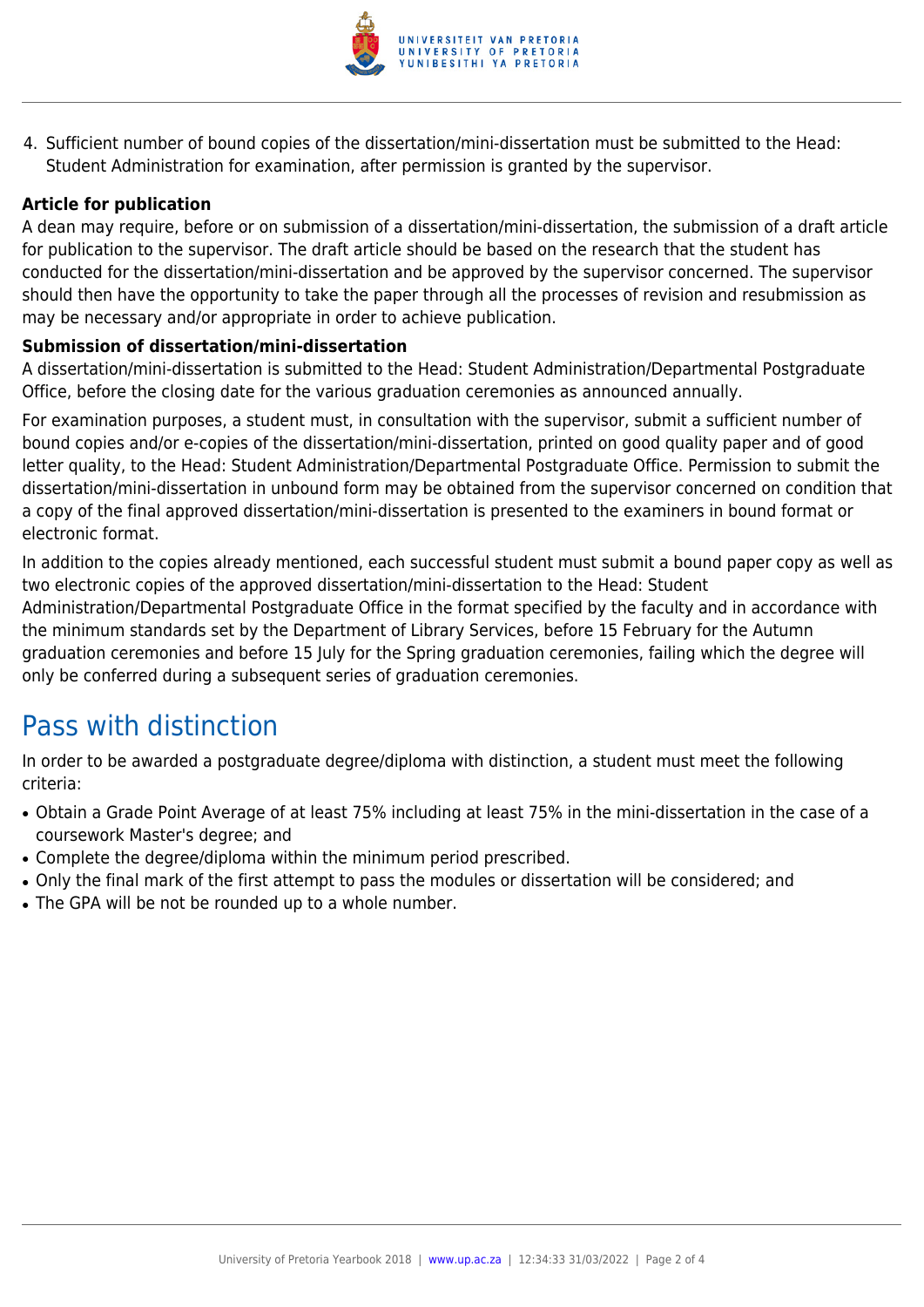

# Curriculum: Year 1

**Minimum credits: 180**

## **Core modules**

## **Research methodology 804 (NME 804)**

| <b>Module credits</b>         | 20.00                          |
|-------------------------------|--------------------------------|
| <b>Prerequisites</b>          | No prerequisites.              |
| <b>Contact time</b>           | 1 lecture per week             |
| <b>Language of tuition</b>    | Module is presented in English |
| <b>Department</b>             | <b>Business Management</b>     |
| <b>Period of presentation</b> | Semester 1                     |

## **Module content**

Strong emphasis on market research, quantification of the market but also a basis for academic publications and a doctorate.

## **Strategy and leadership 811 (OBS 811)**

| <b>Module credits</b>         | 20.00                          |
|-------------------------------|--------------------------------|
| <b>Prerequisites</b>          | OBS 320 or equivalent          |
| <b>Contact time</b>           | 1 lecture per week             |
| <b>Language of tuition</b>    | Module is presented in English |
| <b>Department</b>             | <b>Business Management</b>     |
| <b>Period of presentation</b> | Semester 1 or Semester 2       |

#### **Module content**

Key concepts and principles of strategy, generic strategies, specific strategies, strategy practices, Formulation, Implementation and measurement of strategy, Environmental (Context) analysis and internal resource analysis. Basic concepts of leadership, styles and approaches to leadership with relevance to strategy of the business. Current trends in leadership research. Responsible leadership thinking and application.

## **Advanced concepts in strategic management 812 (OBS 812)**

| <b>Module credits</b>         | 25.00                          |
|-------------------------------|--------------------------------|
| <b>Prerequisites</b>          | OBS 811                        |
| <b>Contact time</b>           | 1 lecture per week             |
| <b>Language of tuition</b>    | Module is presented in English |
| <b>Department</b>             | <b>Business Management</b>     |
| <b>Period of presentation</b> | Semester 1 or Semester 2       |